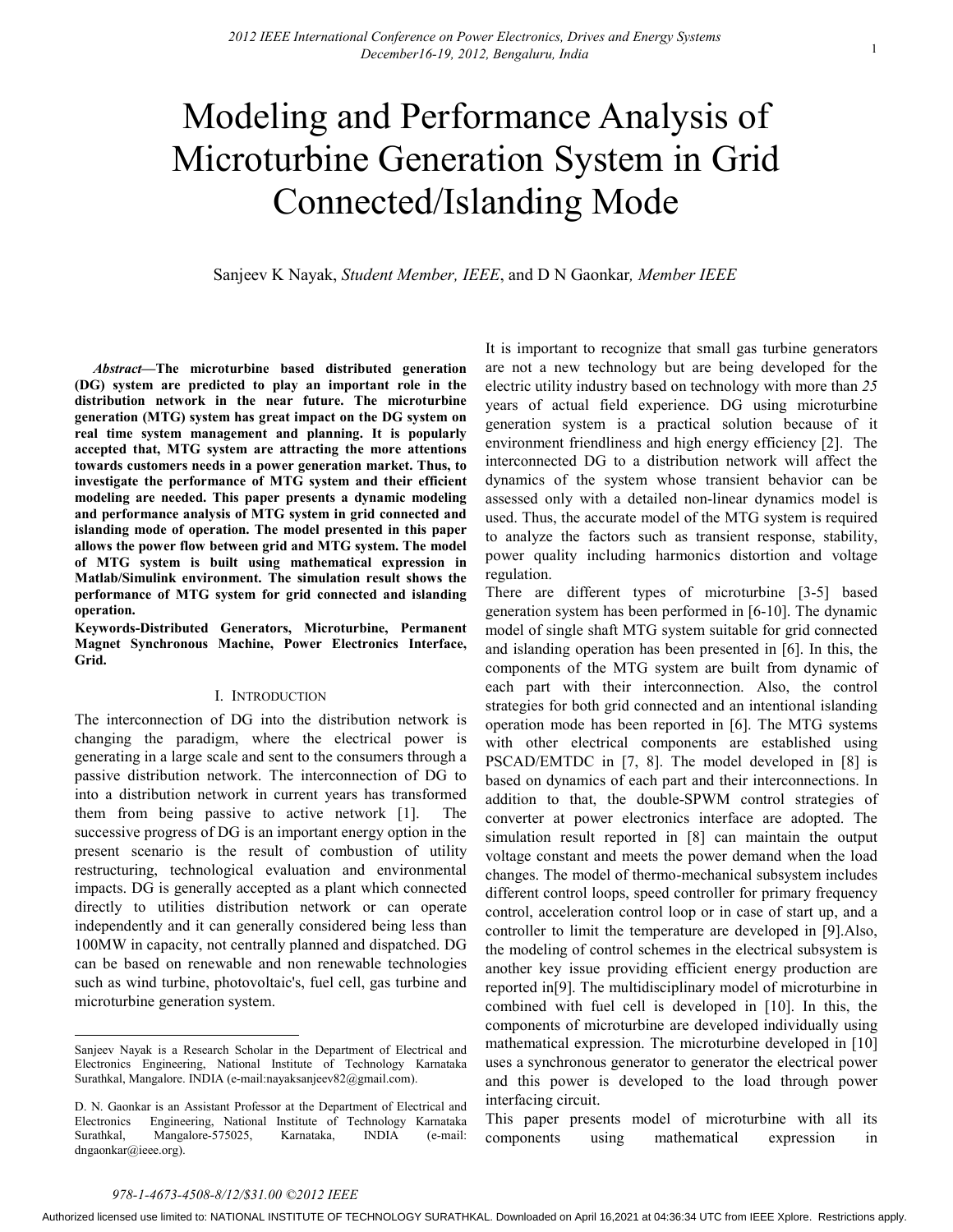Matlab/Simulink environment. The MTG system uses a PMSM for motoring and generating modes of operation. The developed model considered a bidirectional power flow between the grid and MTG system. The simulation result shows the load following performance of MTG system in grid connected and islanding operation.

## II. MICROTURBINE GENERATION SYSTEM

Basically there are two types of microturbine designs available, one is single shaft design with compressor and turbine are mounted on the single shaft runs at high speed usually permanent magnet synchronous machine (PMSM) is used which generates power at power at 150 to 400Hz. the high frequency voltage is rectified to DC and then inverted back to 50 or 60Hz AC voltage. Another one is split shaft design that uses a power turbine rotation at 3600 rpm and conventional generators are used (normally induction generator) connected via a gear box. Due to gear power transmission the speed of the generator turbine can be adjusted. Hence power electronics converter and inverter are not required for these types of microturbine [6]. The model of microturbine generation system used in this work is shown in Fig.1. It consists of individual components like compressor, recuperator, burner, turbine, PMSM and power electronics interfacing circuit.



Fig.1 Microturbine generation system

# *A. Microturbine*

The single shaft microturbine including the compressor, recuperator, burner and turbine using mathematical expression is implemented in Matlab/Simulink is shown in Fig.2. The model considered for this work includes fuel control, air control for governing scheme and turbine dynamics. The speed controller operates on the speed error formed between reference speed and microturbine speed. It is basically control the output power of the microturbine under part load condition [8]. The model equations are given in [10]. The compressor will compress the ambient air and passes to the heat exchanger where it will gain the heat form the turbine exhaust gas. The pressurized low temperature gas comes out the heat exchange is allowed to burner along with fuel. The high pressure high temperature gas comes out of the burner is allowed to pass throng the turbine to convert potential energy of gas into rotational mechanical energy.



Fig.2 Matlab/Simulink model of microturbine

The rotating shaft of the microturbine is connected to the generator which converts the mechanical to electrical power. The microturbine runs at high speed between the ranges of 25 to 94krmp, this high speed is achieved for quick reason for the load variation and mitigate the changes as soon as possible. The low inertia and high speed of rotation can mitigate the disturbance in power during the load change and improves the power quality.

## *B. Permanent Magnet Synchronous Machine*

The model adopted for the generator is two poles PMSM with non salient rotor. At 1500Hz (96krpm) the machine output power is 45kW and the terminal voltage of 480V. The electrical and mechanical components of the machine are represents states space model. The developed model assumes the flux established by machine is sinusoidal, which implies that, the electromotive force is sinusoidal. Based on the d-q reference frame theory, the stator voltage equation of the PMSM is can be described as,

$$
\begin{cases}\n u_d = \frac{d \psi_d}{dt} - \psi_q \omega + r_s i_d \\
u_q = \frac{d \psi_d}{dt} - \psi_d \omega + r_s i_q\n\end{cases}
$$
\n(1)

Where,  $u_d$ ,  $u_q$  are the components of stator winding voltage,  $\psi_d$ ,  $\psi_q$  are the *d, q* components of the stator flux linkages,  $i_d$ ,  $i_q$ are the components of stator winding current, *ω* is the angular speed and  $r<sub>s</sub>$  is the stator winding resistance.

The flux linkage of the PMSM can be expressed as,

$$
\begin{cases} \Psi_d = L_d i_d + \Psi_{PM} \\ \Psi_{PM} = L_q i_q \end{cases}
$$
 (2)

Where,  $L_d$ ,  $L_q$  are *d*, *q* axis inductance and  $\psi_{PM}$  is the permanent magnet flux.

The electromagnetic torque equation of the generator is given by an equation,

$$
T_e = \frac{3}{2} p \left( \psi_d i_d - \psi_q i_q \right) \tag{3}
$$

Where, *p* is the number of pole pairs. The motion equation of PMSM is expressed as,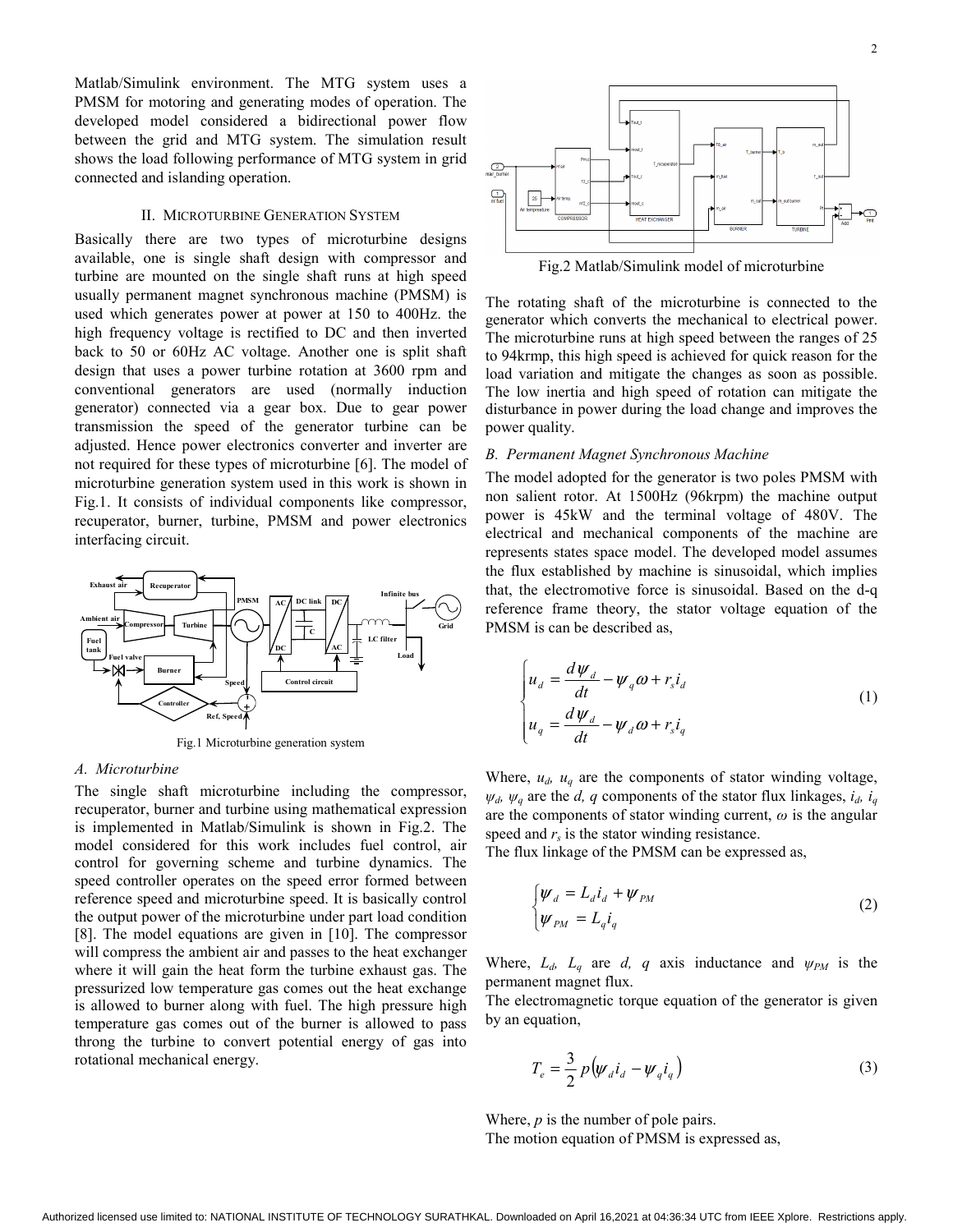$$
T_e = J \frac{d\Omega}{dt} + B\Omega + T_L \tag{4}
$$

Where,  $\Omega = \omega / p$  i.e mechanical angular speed, *J* is the rotor inertia, *B* is damping constant and  $T<sub>L</sub>$  is machine load.

## *C. Power Electronics Interfacing*

The power electronics interfacing is a critical component for the single shaft MTG system with significant challenge. In particularly design and representing of MTG output power to the required load. There are several configurations available for this power interfacing with load. One of such is to use three phase diode rectifier, voltage source inverter (VSI) and suitable filter. This topology requires a separate starting attunement for the starting of MTG system. The configuration used in this work uses back to back voltage source converter (VSC). The developed topology of back to back converter allows bidirectional power flow between the MTG system and grid hence no separated starting arrangement is required to start the MTG system. To start the MTG system, the PMSM is made to run as motor by taking the power from the grid. During this mode the machine side converter acts as inverter and grid side invert acts as rectifier. Once the turbine reaches to the ignition speed the machine PMSM is made to run as generator. During the generator mode the power flows from the MTG system to the grid. The machine side converter and line side invert acts as rectifier and inverter respectively. In both motoring and generative mode of operation the grid side converter regulates the DC bus voltage while machine side converters control the displacement factor. This control stricture decouples effectively the two control schemes. The synchronization of grid side converter is carried out by the phase lock loop (PLL). Both converter and inverter uses PWM modulation techniques. Depending on the status of the MTG system two different control strategy for the line side converter have been considered. PQ control strategy with DC voltage control can be used for grid connected mode of operation and voltage/frequency control for stand alone or isolated mode of operation.

#### *D. Machine Side Converter*

The machine side converter control stricture for a MTG system is shown is shown in Fig.3



Fig.3 Machine side converter control

The commanded speed reference *ωref* is pre-calculated according to the microturbine dynamics, output power and set

to the optimum speed. Based on the speed error the commanded *q* axis magnetizing current *iqref* is determined by the speed controller. In the designed controller the PI controller with decoupling terms are utilized for the current controllers.

The decoupling equation of machine side converter control is given as,

$$
i_{\text{qref}} = K_{\text{p}\omega}e_{\omega} + K_{i\omega}\int e_{\omega}dt
$$
 (5)

Where,  $K_{p\omega}$  and  $K_{i\omega}$  are the proportional and integral gains respectively. The commanded  $d$ -axis current  $i_{\text{dref}}$  is predetermined and set to the optimum magnetizing current value. Based on the current error the command *dq* axis voltage are determined through the current controller. In this developed system the following PI controller with decoupled terms are utilized for the current controllers.

$$
V_d = K_{pi} e_d + K_{ii} \int e_d dt - w_r L_q i_q \tag{6}
$$

$$
V_q = K_{pi} e_q + K_{ii} \int e_q dt - w_r \left( L_q i_q + \lambda \right) \tag{7}
$$

The commanded  $dq$  axis voltage  $(V_d, V_q)$  are transformed into *abc* quantities  $(V_a, V_b, V_c)$  and given PWM generator to generate the gate pulse.

## *E. Lines Side Convert Control*

The line side converter control for a MTG system can be operated in both grid connected and isolated mode of operation.



Fig.4 Line side converter control for grid connected

The grid connected mode of operation control structure is shown in Fig.4. The grid side converter operates as a controlled power source. The standard PI controllers are used to regulate the grid current in the *dq* synchronous frame in the inner control loops. It is seen that a PI controller regulates the DC bus voltage by imposing an *id* current component.  $i_d$ represented the active component of the injected current into the grid and  $i_q$  is its reactive component. In order to obtain only a transfer function of active power, the  $i_q$  current reference is set to zero. The decoupling terms are used to get the independence control of  $id$  and  $i_q$  in. a PLL is used to synchronize the converter with grid. The philosophy of the PLL is that the difference between grid phase angel and the inverter phase angel can be reduced to zero using PI controller and thus taking the line side inverter to phase side of the grid. For the isolated mode of operation the grid is eliminated so the output voltage need to be controlled in terms of amplitude and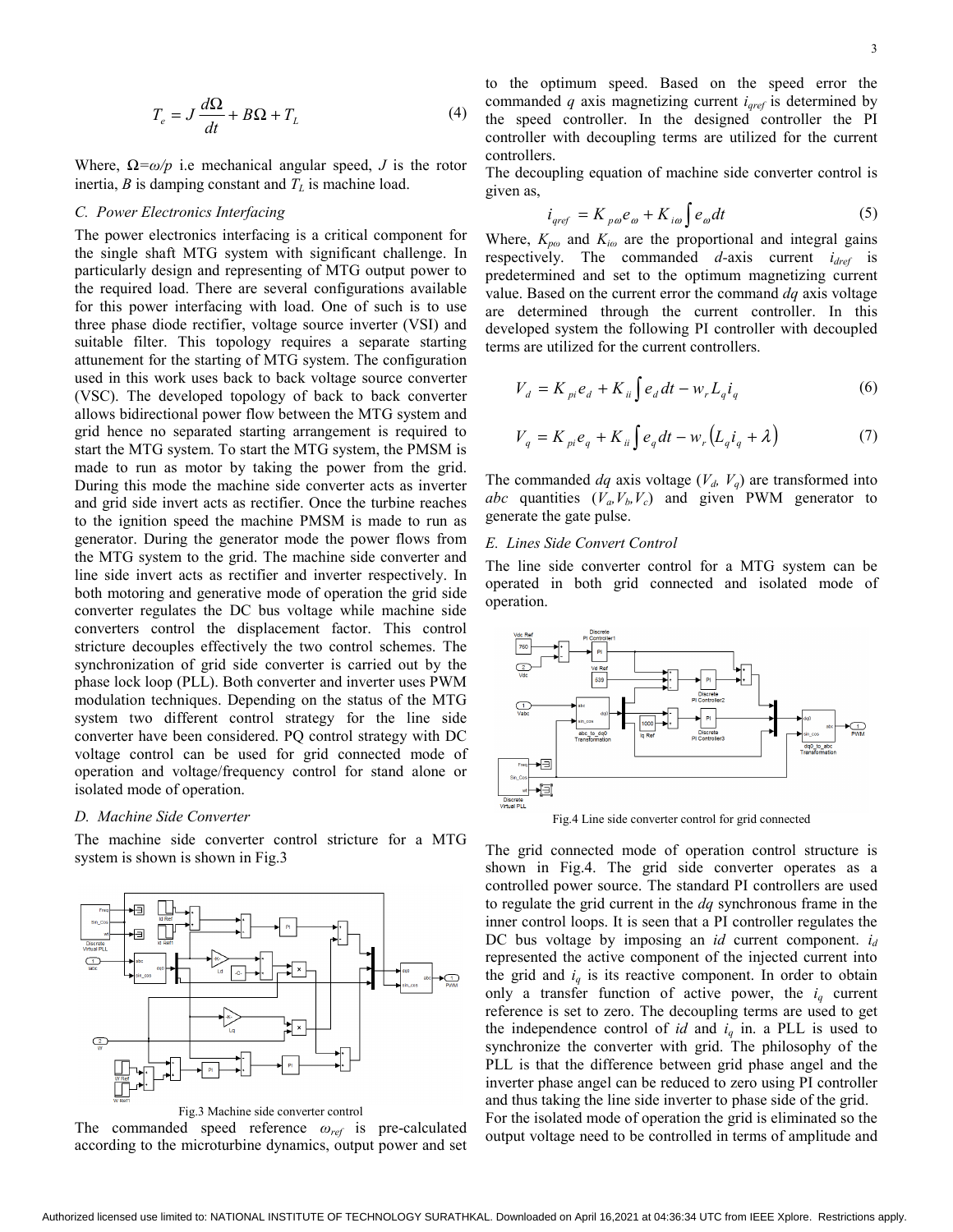frequency and thus, the reactive power flow can be controlled. Thus control structure for islanding control mode is dissipated in Fig.5 It consists of output voltage controller and DC link voltage controller. Thus output voltage controller will control the output voltage with minimal influence from the shape of the load transients.



Fig.5 Line side converter for isolated mode

 A standard PI controller operating in the synchronously rotating coordinated system where  $v_q$  is kept to zero is used. The DC voltage PI controller maintains the DC link voltage to the reference DC link is below the reference and it lowers the voltage reference of the main voltage controller in order to in order to avoid inverter saturation. For first response there is a direct forward connection to the voltage controller output. The frequency regulation has been done using virtual PLL block, which is available in the Matlab/Simulink simpower system library.

# *F. MTG System Control*

The MTG system control structure developed in this work is shown in Fig.6. In this control system the turbine speed is compared with reference speed. The error speed is been compensated with PI controller. When the demand power changes the microturbine will changes its output power by controlling the fuel and air valves to the burner. The fuel and air flow has a linear relationship with fuel flow rates. As the angular speed of the PMSM changes, these flows will changes correspondingly. This is the reason behind the angular speed of the generator is use to control the burner's value.



Fig.6 MTG system controller

# III. SIMULATION RESULTS

The model used for study the performance of developed MTG system for grid connected and islanding mode of operation is shown in Fig.7. The distribution network to which the MTG system is connected is represented by balanced three phase source. The performance of the model is studied for different values of reference output power.



Fig.7 Matlab/Simulink model of MTG system

In this work, the MTG system is started and brought to an ignition speed by taking power from the grid, during the starting of MTG system the PMSM will acts as motor. Once the MTG system attains certain speed the PMSM is made to run as generator this feeds power reverse to the grid. Fig.8 shows that, the microturbine reaches to set value of speed at t=2sec. at this speed MTG system draws power from grid.



Fig.9 shows the resulting active and reactive power for motoring and generating modes of operation. Between  $t=0$  to 2sce power is negative and after 2sec the power is positive. Fig.10 shows the load current, in this the direction of current change form at  $t=$  2sec, where as the magnitude of current at t=4, 6 and 8 sec, varies according to the load variation. The temperature variation of the turbine during the starting and load variation is shown in Fig.11.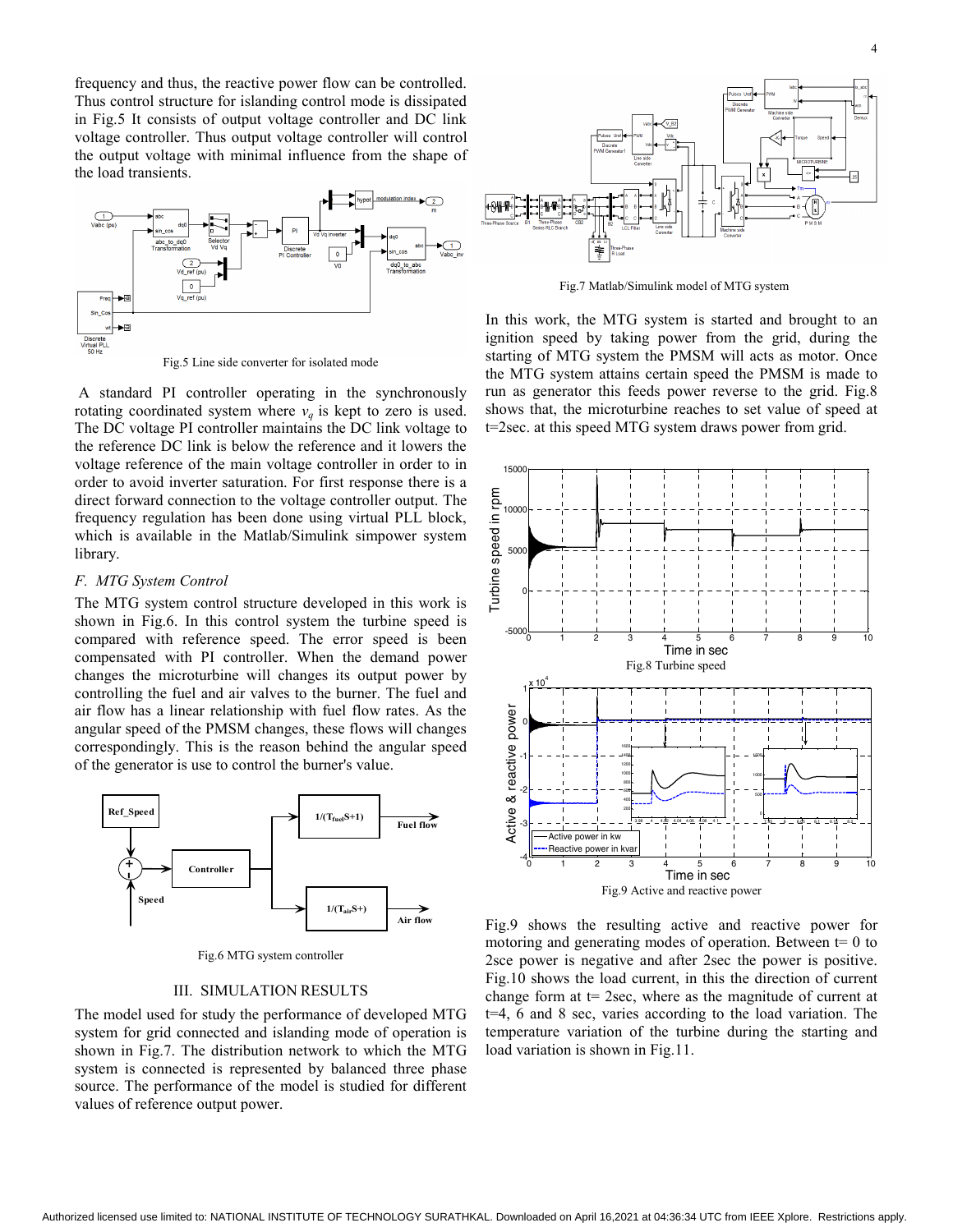

The variation of electromagnetic and mechanical torque for motoring and generating operation is shown in Fig. 12. In this, the torque is negative before  $t=2$ sec and it positive after t=2sec. The turbine power to drive the PMSM is shown in Fig. 13. Before time t=2sce the PMSM drives the turbine until the ignition speed. Once the turbine is ignited, the turbine will drive the PMSM. The load voltage for motor and generator mode of operation is shown in Fig.14.



#### IV. CONCLUSIONS

The modeling and performance analysis of MTG system in grid connected and isolated mode of operation has been presented in this paper. The model of microturbine is developed using mathematical expression and implemented in Matlab/Simulink environment. The microturbine is used for MTG system with proper control systems for bidirectional power flow between the grid and MTG system. The simulation result shows the developed model has ability to adjust the output power as per the requirement within the system rating.



The simulation results also shows that, the MTG system starts successfully by taking power from the grid and supplies power to the grid, once it started generating a power.

The model developed can be used to sturdy the performance of MTG system connected to grid that happens in a real system.

#### V. REFERENCES

- [1] P. P. Barker, and R. W. de Mello, "Determining the impact of distributed generation on power systems: Part 1-Radial distribution systems," In Proc. IEEE Power Eng. Soc. Summer Meeting, vol. 3, 2000, pp. 1645- 1656.
- [2] W. G. Scott, "Micro-turbine generators for distribution systems," IEEE Industry Applications Magazine. vol. 4, no.3, May-June, 1998, pp. 57 - 62.
- [3] W. I. Rowan, "Simplified mathematical representations of heavy duty gas turbines," ASME Trans. Journal of Engineering for Power, vol. 105, no. 4, pp. 865-869. Oct 1983.
- [4] Working Group on Prime Mover and Energy Supply Models for System Dynamic Performance Studies, "Dynamic models for combined cycle plants in power system studies," IEEE Trans. on Power System, vol. 9, no.3, pp.1698-1708, August 1994.
- [5] L M Hajagos and G R Berube, "Utility experience with gas turbine testing and modeling" in Proc IEEE PES Winter meeting, vol. 2, jan/feb 2001, pp.671-677.
- [6] Gaonkar D N, Patel R N and Pillai G N, "Dynamic model of microturbine generation system for grid connected/Islanding operation" IEEE International conference on Industrial Technology, Mumbai, pp.305-310, 15-17 Dec-2006.
- [7] Huang Wei, Zhang Jianhua, Wu Ziping and Niu Ming, "Dynamic Modelling and Simulation of a Micro-turbine Generation System in the Micro Grid" IEEE International Conference on Sustainable Energy Technologies, pp.345-350, 2008.
- Huang Wei, Zhang Jianhua, Wu Ziping and Niu Ming, "Dynamic Modelling and Simulation of a Micro-turbine Generation System in the Micro Grid" IEEE International Conference on Sustainable Energy Technologies, pp.345-350, 2008.
- [9] Samuele Grillo*,* Stefano Massucco*,* Andrea Morini*,* Andrea Pitto and Federico Silvestro*,* "Microturbine Control Modelling to Investigate the